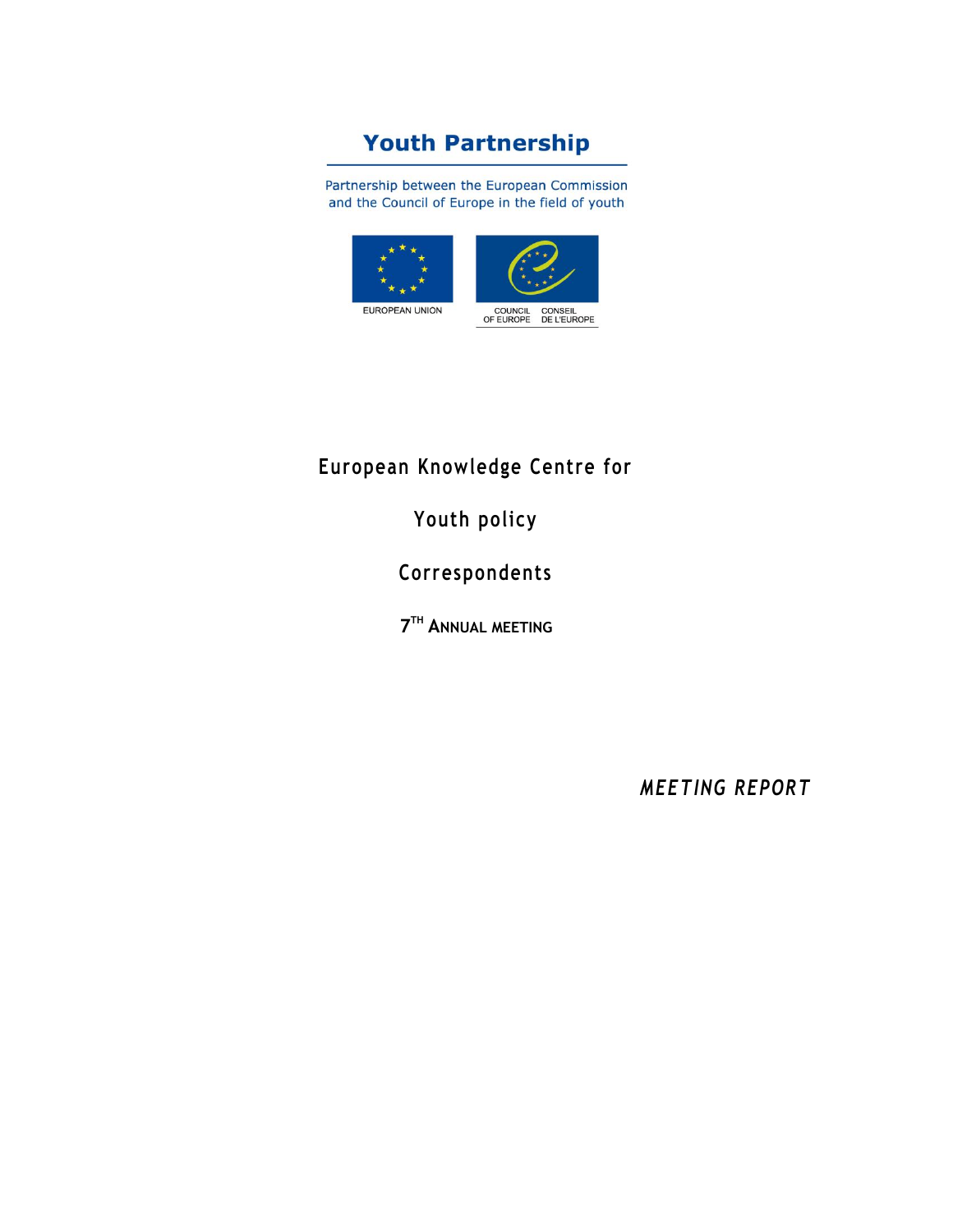# **Agenda see Annex 1, participants list see annex 2**

# **Opening of the 7th meeting of EKCYP-correspondents**

The meeting was opened and EKCYP-correspondents were welcomed by Hanjo Schild *(EU-CoE youth partnership)* and Finn Denstad *(European Commission).* 

# **I. Tour de table (correspondents' background, state of play of their provision of knowledge to the EKCYP, issues for discussion)**

Given the relevant number of newly nominated correspondents who took part in a meeting of correspondents for the first time (correspondents from Slovenia, Ukraine, France, Malta, Lithuania, Poland and Spain), an exensive presentation round was held, focusing on the institutional background of correspondents and the status of their knowledge provision to EKCYP. Most correspondents do belong to the diverse group of policy makers, the second biggest group belongs to the field of research and one correspondents is from the field of youth work and working in an NGO.

# **II. Updates from the two institutions on recent developments in the field of better knowledge of youth.**

For the European Commission, Finn Denstad gave an update on the latest developments in the field of better knowledge. He made specific reference to the following developments:

- Indicators on youth: the indicators on youth developed by the expert group on EU youth indicators have been made available on the website of **Eurostat** at the set of  $\alpha$ [\(http://epp.eurostat.ec.europa.eu/portal/page/portal/employment\\_soc](http://epp.eurostat.ec.europa.eu/portal/page/portal/employment_social_policy_equality/youth_policy/dashboard_youth) [ial\\_policy\\_equality/youth\\_policy/dashboard\\_youth\)](http://epp.eurostat.ec.europa.eu/portal/page/portal/employment_social_policy_equality/youth_policy/dashboard_youth).
- The results of a Flash Eurobarometer on Youth on the Move have been published in May and are available at [http://ec.europa.eu/public\\_opinion/flash/fl\\_319a\\_sum\\_en.pdf](http://ec.europa.eu/public_opinion/flash/fl_319a_sum_en.pdf) and [http://ec.europa.eu/public\\_opinion/flash/fl\\_319b\\_sum\\_en.pdf](http://ec.europa.eu/public_opinion/flash/fl_319b_sum_en.pdf)
- Two major studies, on youth participation and on the value of youth work have been launched by the European Commission. Whereas the study on youth participation (performed by London School of Economics) are expected in June 2012, the tenders procedure for the second study will close 1<sup>st</sup> December 2011
- EC is working on a new European youth portal to allow for participation and volunteering of young people
- The structure of DG EAC is currently under revision and will consist of two major programmes from 2014: "Erasmus for all" (covering education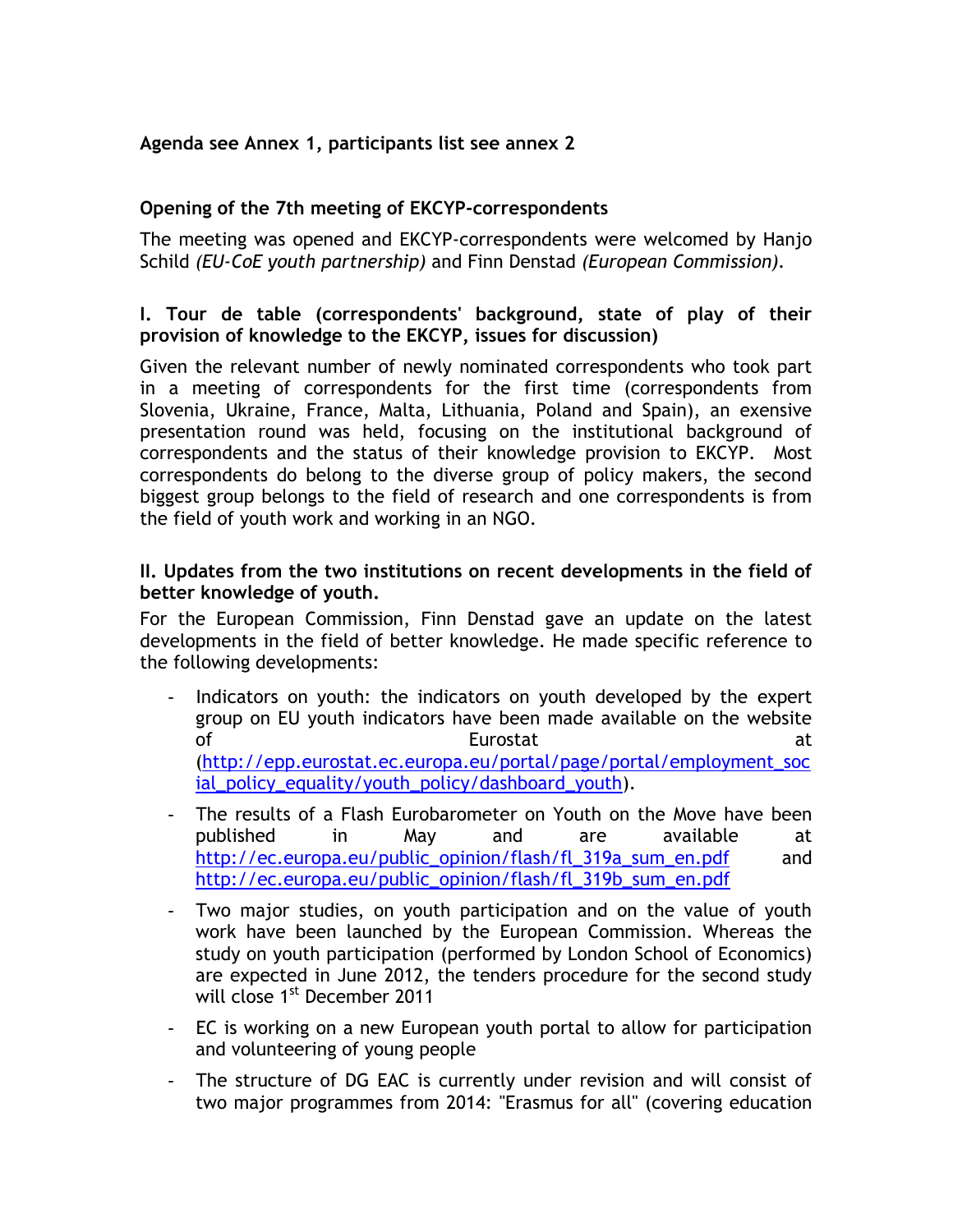& youth) "Creative Europe" (covering culture and creativity. The proposed budget increase for "Erasmus for all" is a substantial 73 %.

- The priority of the present and forthcoming EU presidencies are "Youth in the World (Poland), "creativity and innovation in youth participation" (Denmark) and Social Inclusion and Participation (Cyprus).

On behalf of the new Head of the Council of Europe youth department, Mr. Ulrich Bunjes, Hanjo Schild gave a short update on the reform of the Council of Europe and the recent developments in the EU-CoE youth partnership.

In the framework of the reform of the Council of Europe [\(http://www.coe.int/t/reform/default\\_en.asp\)](http://www.coe.int/t/reform/default_en.asp) the structure of its secretariat was modified as of 1st October. A single *Directorate General of Programmes* was created, comprising *Directorate General I. Human Rights and Rule of Law* and *Directorate General II. Democracy*. The latter includes *Democratic Citizenship and Participation Directorate*, headed by Ms Ólöf Olaffsdottir (formerly the Director of Education and Languages). The Youth Department is a part of this Directorate.

Also the EU-CoE youth partnership team has undergone staff changes, although not related to the reform. As of 1st October [Marta Medlinska](http://youth-partnership-eu.coe.int/youth-partnership/about/managementstructures.html) took over the overall coordination of the project, while [Hanjo Schild,](http://youth-partnership-eu.coe.int/youth-partnership/about/managementstructures.html) continuously in the EU-CoE youth partnership, will focus on external relations and specific projects. The two research and policy officers of the EU-CoE youth partnership, [Srd](http://youth-partnership-eu.coe.int/youth-partnership/about/managementstructures.html)  [Kisevic](http://youth-partnership-eu.coe.int/youth-partnership/about/managementstructures.html) and [Philipp Boetzelen,](http://youth-partnership-eu.coe.int/youth-partnership/about/managementstructures.html) are now well established in the liaison office of the Council of Europe in Brussels.

# **III. Recent information on EKCYP and ideas for an enhanced EKCYP supporting the knowledge transfer between research, policy and practice (follow up of the consultation meeting with MS in spring)**

Philipp Boetzelen updated participants concerning developments related to EKCYP and presented some reflections of the EU-CoE partnership on the future development of EKCYP. In line with the results of a consultation meeting with interested MS in spring (see minutes attached herewith), EKCYP should be develop from a depository of knowledge into a more flexible and proactive policy support scheme offering ready made, relevant and critically-reviewed information for youth policy makers and practitioners from the European to the local level (see presentation attached).





Min tes FKCYP consultation mee...

**EKCYP corresp.**  $meating pt(1...$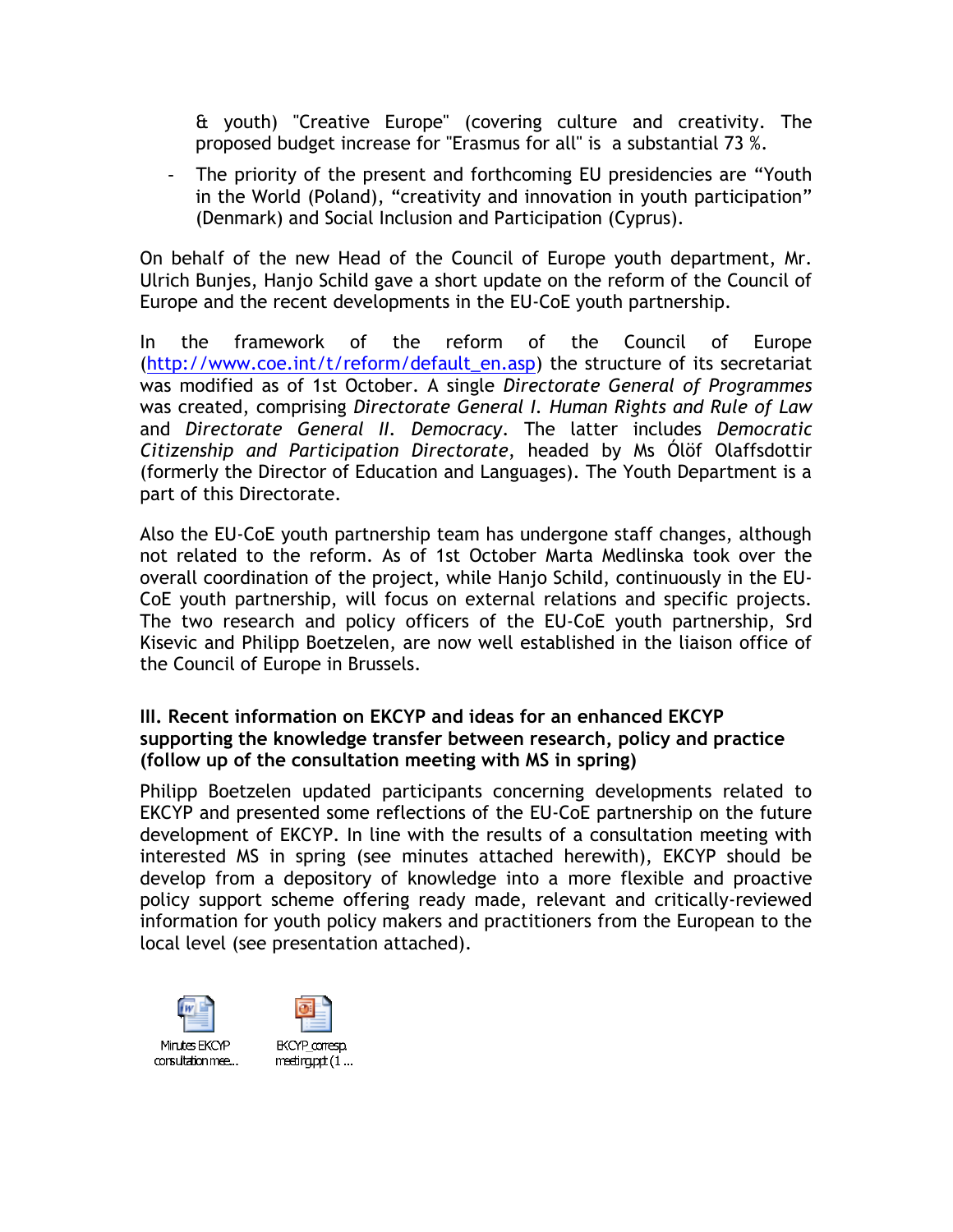Participants welcomed the suggested direction of EKCYP development and shared the following observations:

- strong support for more targeted information as the numerous messages sent through the existing news service did not take into account specific interests of EKCYP users
- by providing real-time information on developments in specific policy areas, EKCYP could support peer learning and hence be of use for policy development in different countries
- awareness of EKCYP could be raised by providing a link to EKCYP together with a short description or manual on websites of youth policy bodies and cooperation partners in different countries
- in order to ease the reception of information provided in English, a short introduction written in different national languages could be a helpful instrument
- specification of policy makers as principal target group is welcomed; it is therefore disappointing that this target group hardly uses EKCYP so far.

# **IV. Information on the upcoming European youth report 2012 (Finn Denstad, DG EAC) (A) and on the related analysis of EKCYP information templates on volunteering and participation (B)**

(A)

Finn Denstad informed participants on the upcoming European Union Youth Report (see ppt attached). EU youth reports should be drawn up by the Commission at the end of each of the three work cycles of the European Commission. The upcoming EU Youth Report will have a thematic focus on the presidency priorities employment and participation and will consist of two parts: A joint Council-Commission report (political part), and supporting documents (statistical and analytical part). The EU Youth report will be drafted by the Education, Audiovisual and Culture Executive Agency (EACEA) under the supervision of the DG EAC youth policy unit. It will evaluate progress made towards the overall objectives of the present policy framework, as well as progress regarding the priorities defined for the most recent work cycle as well as identify good practices. Beyond specific web-based questionnaires to the MS, the report will be based on the EKCYP correspondent's contributions on participation and volunteering and the related summary report drafted by two experts from the Pool of European Youth Researchers (PEYR).

In the future it is envisaged to gather information on two new topics through EKCYP questionnaires every year which should be used for future EU Youth Reports.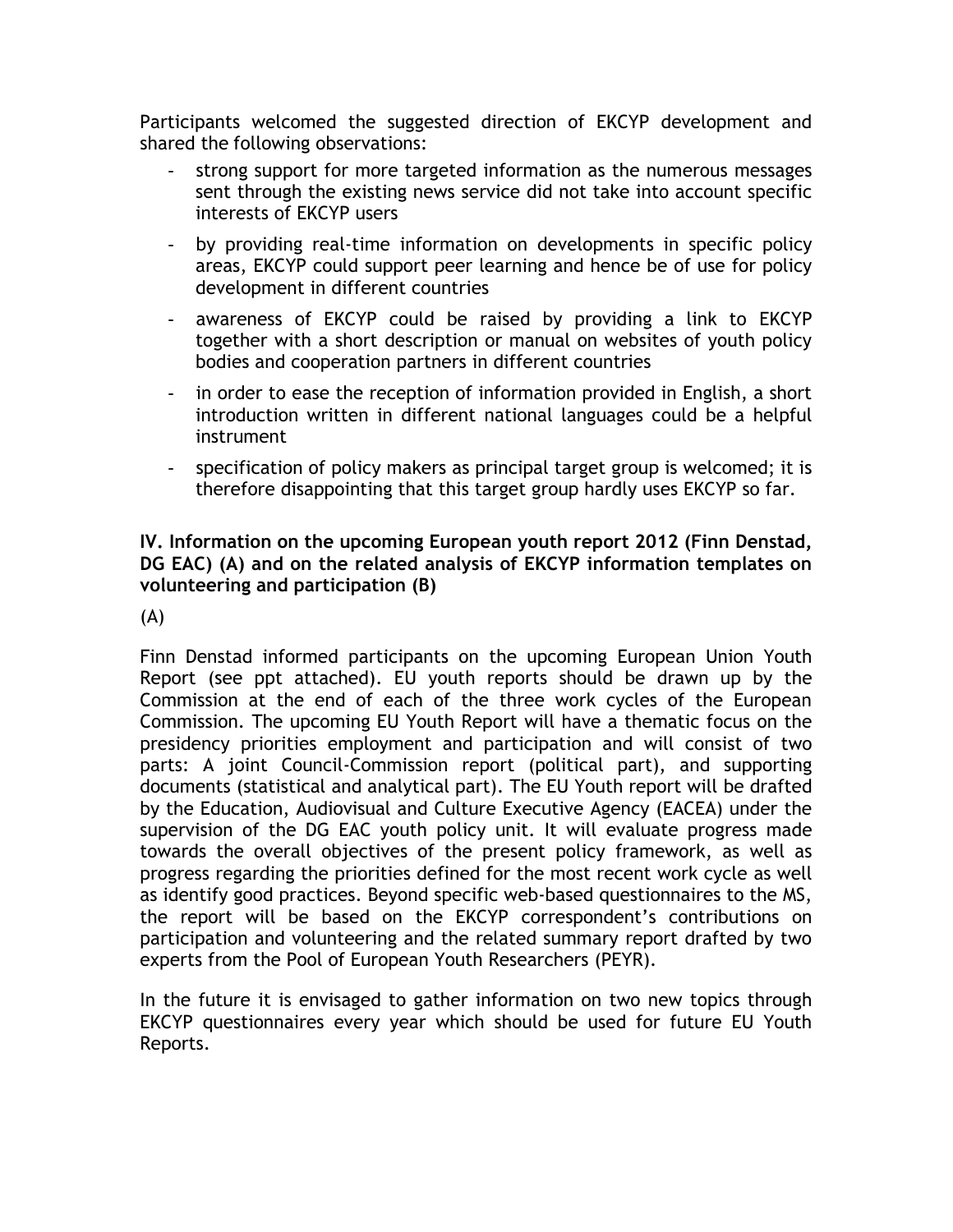Two PEYR researchers (Kateryna Shalayeva and Manfred Zentner) have been contracted to draft a summary report on the 2011 correspondents contributions on and volunteering and participation. The summary report will be included in a forthcoming publication on EKCYP and will be used by the EACEA for the EU Youth report 2012. Presentation of the summary report at this meeting was scheduled in order to allow the experts to get additional information from correspondents present and to clarify potential misinterpretations.

Following presentations of the provisional results of their comparative reviews on the EKCYP questionnaires on participation and volunteering, the following questions/points were raised by the two experts.

Related to the summary report on youth participation:

- Is it mandatory for a) the state, b) regions, c) municipalities, d) schools, e) universities to install resp. to accept participation structures for young people (that might be councils or parliaments and the documents might be laws, acts, decrees, constitution, action plans....)
- In the formal education system, do subjects exist in school for all pupils where they learn the basics about participation (on constitution, the state, elections, their rights etc)
- In the formal education system, are there mandatory programmes and/or projects to experience participation in schools (e.g. elections, discussion rounds etc)

Related to the summary report on volunteering, Kateryna Shalayeva mentioned that not only the legal status of volunteering was different throughout the researched countries but also the shape of national volunteering services was not comparable.

Correspondents saw these summary reports as a good exercise to check on practicability and use of EKCYP questionnaires. Even if the new questionnaires and the related guidelines were perceived as a step forward, some questions were still seen as very difficult to answer.

# **V. Tools for connecting EKCYP-correspondents: Presentation of the EU-CoE youth-partnership platform on NING**

P. Boetzelen gave an account of the pilot phase of the [ec-coe youth](http://youth-knowledge.ning.com/group/ekcypcorrespondents)[partnership Ning platform](http://youth-knowledge.ning.com/group/ekcypcorrespondents) which was conceived as a communication tool and platform for exchange of EKCYP correspondents. The set up of such a tool had been asked for during the two last annual meetings of correspondents. However, for the moment the tool is not really used in an active way by the network. Participants reiterated that they would make use of the tool in so far

(B)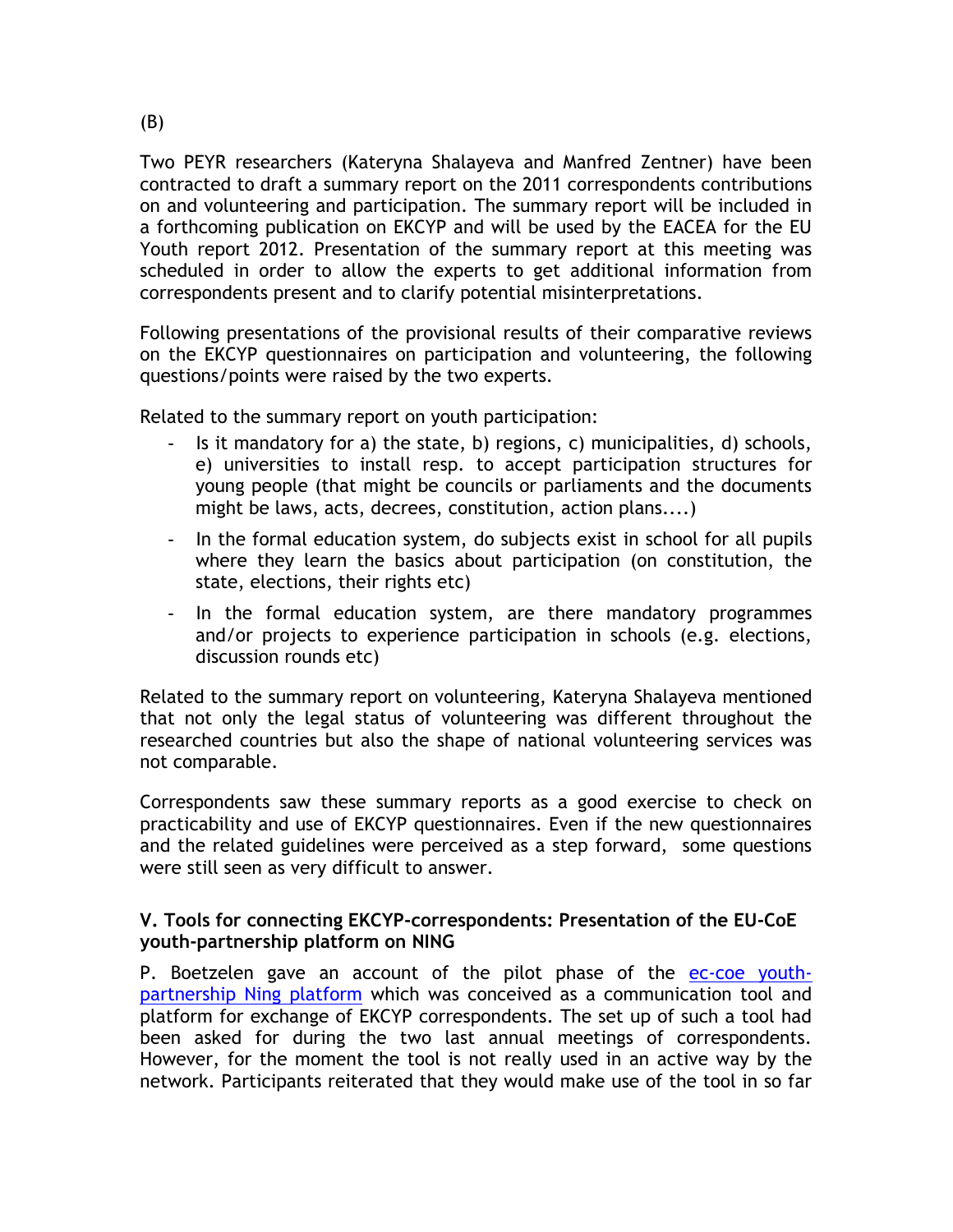as possible; the absence of automatic alert messages raising awareness on new entries was felt as a downside of the NING platform.

# **VI. Question and answer session for new correspondents**

In this session, new correspondents were given the opportunity to ask specific questions related to the duties of EKCYP-correspondents.

# **VII. Initiative for a regional youth knowledge centre in EECA**

A participant of the EU-CoE youth partnership policy seminar in Odessa, Mr. Vadim Georgiienko, presented the idea of a regional youth knowledge centre, providing knowledge on youth policy in Russian language and assisting synchronization of national youth policies in EECA (Eastern Europe and Caucasus) countries with European youth policies. The need of accessible knowledge provision to support evidence based youth policy in the region has been acknowledged by recent reports on the state of youth policy in EECA1. The idea of a regional knowledge centre for youth policy would also be in line with the national road map for youth policy in Ukraine, which underlines the importance of international cooperation. Such a tool would facilitate access to knowledge on youth policies, be a reference for monitoring national youth policies and facilitate expertise through the related network of youth policy experts. According to the view of Mr. Georgiienko the tool could inter alia be financial supported by the Eastern Partnership programme of the EC. In his view such a regional knowledge centre could be managed locally by a NGO and be administered by the EU-CoE youth partnership.

In the subsequent discussion it was acknowledged that the language gap still was a major obstacle for further use and recognition on the national and local levels, not only in the region of EECA. From the perspective of the EU-CoE youth partnership, translation of already existing documents into Russian would be the first step to enhance knowledge provision and support synchronization between European youth policies and EECA countries. Further institutionalisation and set up of a regional knowledge centre would need to be discussed with the Council of Europe and the European Commission.

# **VIII. Input from correspondents on developments on the national level**

- Aleksandra Karlinska (Poland) gave an updated on the activities organised under the Polish presidency and informed about a recent national report on youth in Poland titled ["The youth of 2011" report](http://www.premier.gov.pl/en/press_centre/news/_quot_the_youth_of_2011_quot_,7560/).

 $\overline{a}$ 

<sup>&</sup>lt;sup>1</sup> EU-CoE youth partnership synthetic report on the reviews on youth policies and youth work in the [countries off eastern europe & caucasus;](http://youth-partnership-eu.coe.int/youth-partnership/documents/EECA/EECA_Synthetic_Report_Finalx.pdf) Needs assesment report prepared for EC DG Devco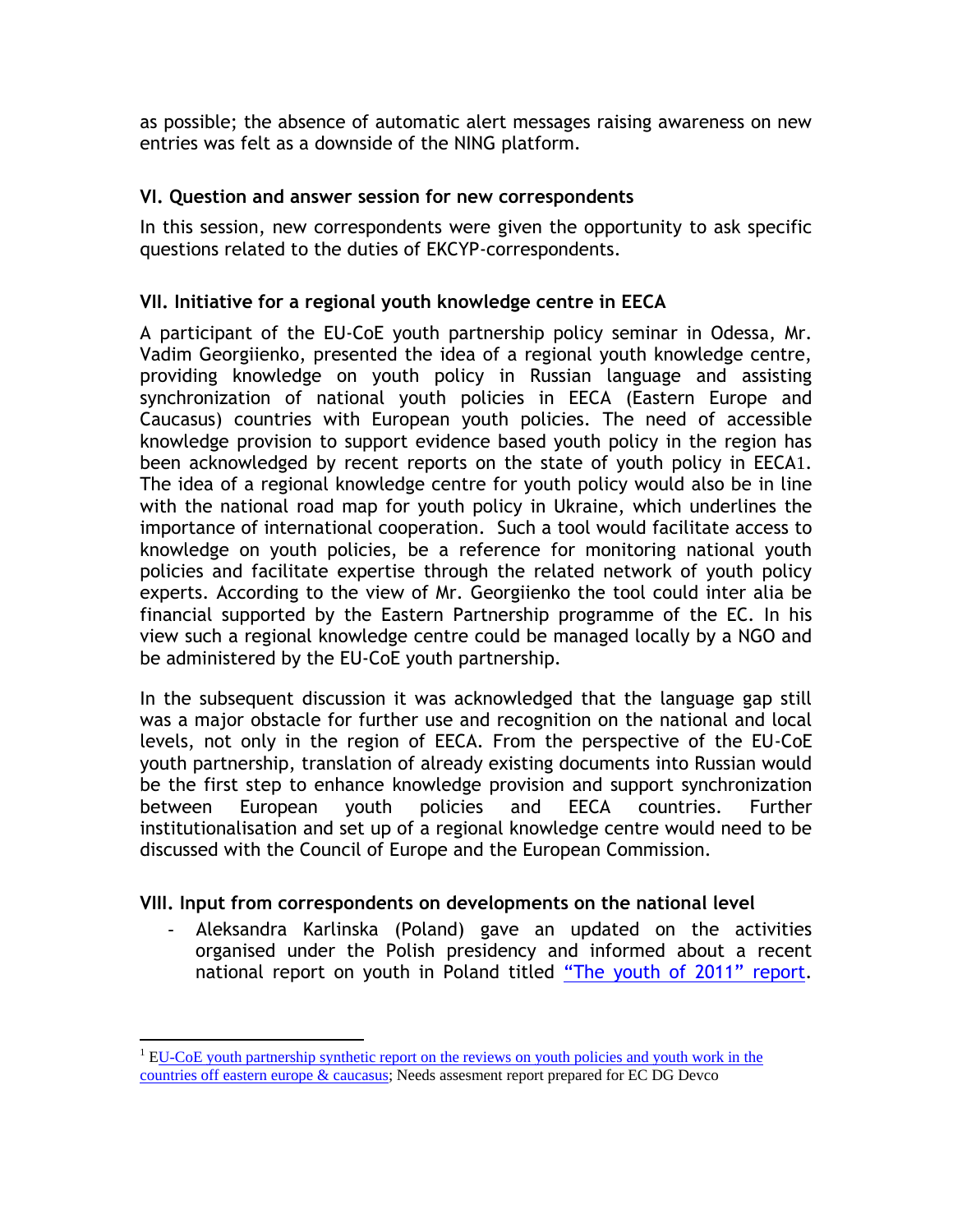There will be an English version of the report which should be made available in EKCYP.

- Kari Paakunainen (Finland) presented the recent publication on a joint research project between Finnish and German researchers [\(Youth](http://youth-partnership-eu.coe.int/youth-partnership/news/attachments/study-on-youth-participation_Germany-Finland.pdf)  [participation in Finland and in Germany. Status analysis and data based](http://youth-partnership-eu.coe.int/youth-partnership/news/attachments/study-on-youth-participation_Germany-Finland.pdf)  [recommendations\)](http://youth-partnership-eu.coe.int/youth-partnership/news/attachments/study-on-youth-participation_Germany-Finland.pdf) which subsequently has also been translated into [Russian language.](http://youth-partnership-eu.coe.int/youth-partnership/documents/EKCYP/Youth_Policy/docs/Citizenship/Research/Youth-participation-in-Finland-and-in-Germany_rus.pdf) The study carried out by Youth Research Network (Finland), Bertelsmann Stiftung and Research Group Youth and Europe (Germany), consists in an analysis of youth participation in the two EU countries and provides data-based recommendations.

The bi-national comparison between Finland and Germany highlights that participation can be constructed differently in different EU countries: in Finland participation is conceived as participation within the constructs of State and Municipality whereas in Germany participation is a continuation of the civic society. The comparison discloses therefore, that the context of youth participation development varies and this should then affect how active citizenship and participation are shaped by EU youth policy.

Marti Taru (Estonia) presented the recently launched national youth monitoring system launched [www.noorteseire.ee](http://www.noorteseire.ee/) The system is meant to provide data on situation of young people and through this to support policy measures pertaining to young people.

The system has the following components:

- o indicators on situation of youth in society. Data come mainly from Statistics Estonia, but also from large-scale surveys, and is updated yearly.
- o yearbook (currently in Estonian only, will be available in English). Yearbook has a general chapter on situation of young people and a set of articles focusing on a particular theme (labor market in 2010, youth work in 2011).
- o policy briefs
- o database of youth related research. The database contains information on research projects on young people but not reports.
- Barbara Zupan (Slovenia) presented the English version of a 2010 youth report titled "Youth 2010 the social profile of young people in Slovenia". The report is available on the country page of Slovenia in the EKCYP [\(http://youth-partnership-eu.coe.int/youth](http://youth-partnership-eu.coe.int/youth-partnership/ekcyp/By_country/Slovenia.html)[partnership/ekcyp/By\\_country/Slovenia.html\)](http://youth-partnership-eu.coe.int/youth-partnership/ekcyp/By_country/Slovenia.html).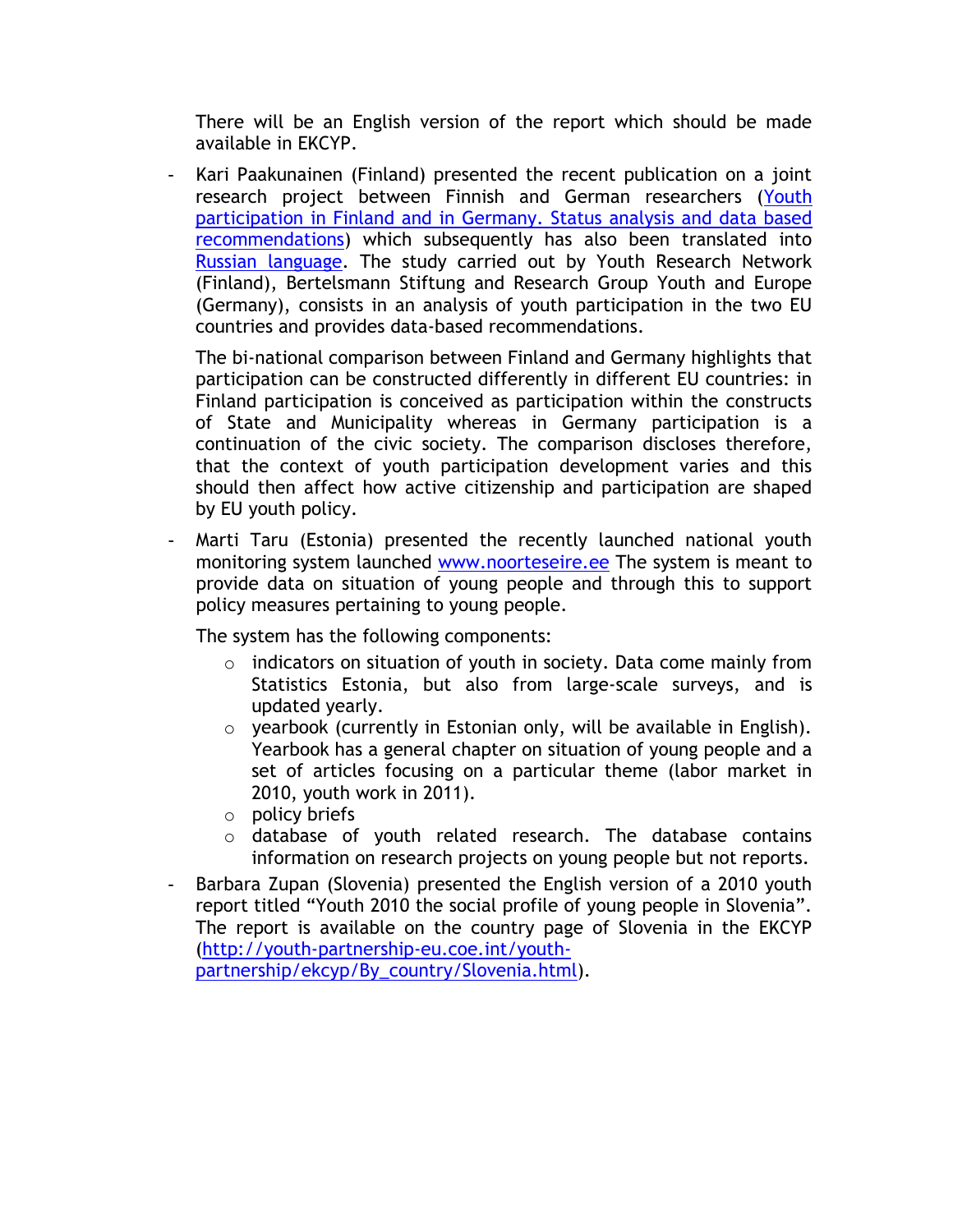# **IX. Further development of EKCYP and online presence of the EU-CoE youth partnership: Gathering input from the national EKCYP-correspondents**

In the working groups a reflection took place on themes of future questionnaires covering the topics of better knowledge on youth - providing information on how knowledge on youth is created, collected and disseminated in the countries - and youth in the world ( youth exchange and policy dialogue between EU and non-EU-countries). Further topics that could be of interest on national and regional levels are poverty, unemployment, social inclusion, migration, economic crises and generational aspects of youth policies. Even though economy is of outmost importance today and youth policy has to take this in account, EKCYP should continuously provide knowledge and policy support related to the core priorities of youth policy: enabling and fostering personal development of young people, providing equal chances and promoting an autonomous live.

Correspondents supported the further support of peer learning through EKCYP and came up with the following related ideas:

- peer learning could be supported through the provision of short (1 page) descriptions of relevant national action plans
- dissemination of policy briefs on up to date priority topics, outlining in a succinct way evidence regarding relevant potential policy approaches and strategies (e.g. information on how MS consult their national youth policies with young people, inter alia in the framework of the structured dialogue.

With the further development of EKCYP, also the voice of young people should become more visible, for example by providing information on the outcomes of structured dialogue measures or other consultations of young people on the national level.

It was proposed that the publication Forum 21 should be included into EKCYP as a main instrument for information and dialogue and thus potentially develop into a European yearbook on youth.

A revamped EU-CoE youth partnership website should assure an easy access to knowledge provided in the EKCYP database (refined search). An interesting feature to be considered could be the so called tag cloud or weightened list, a visual representation for text data which gives information about the most prominent issues requested by users of the website and can be used for navigation purposes.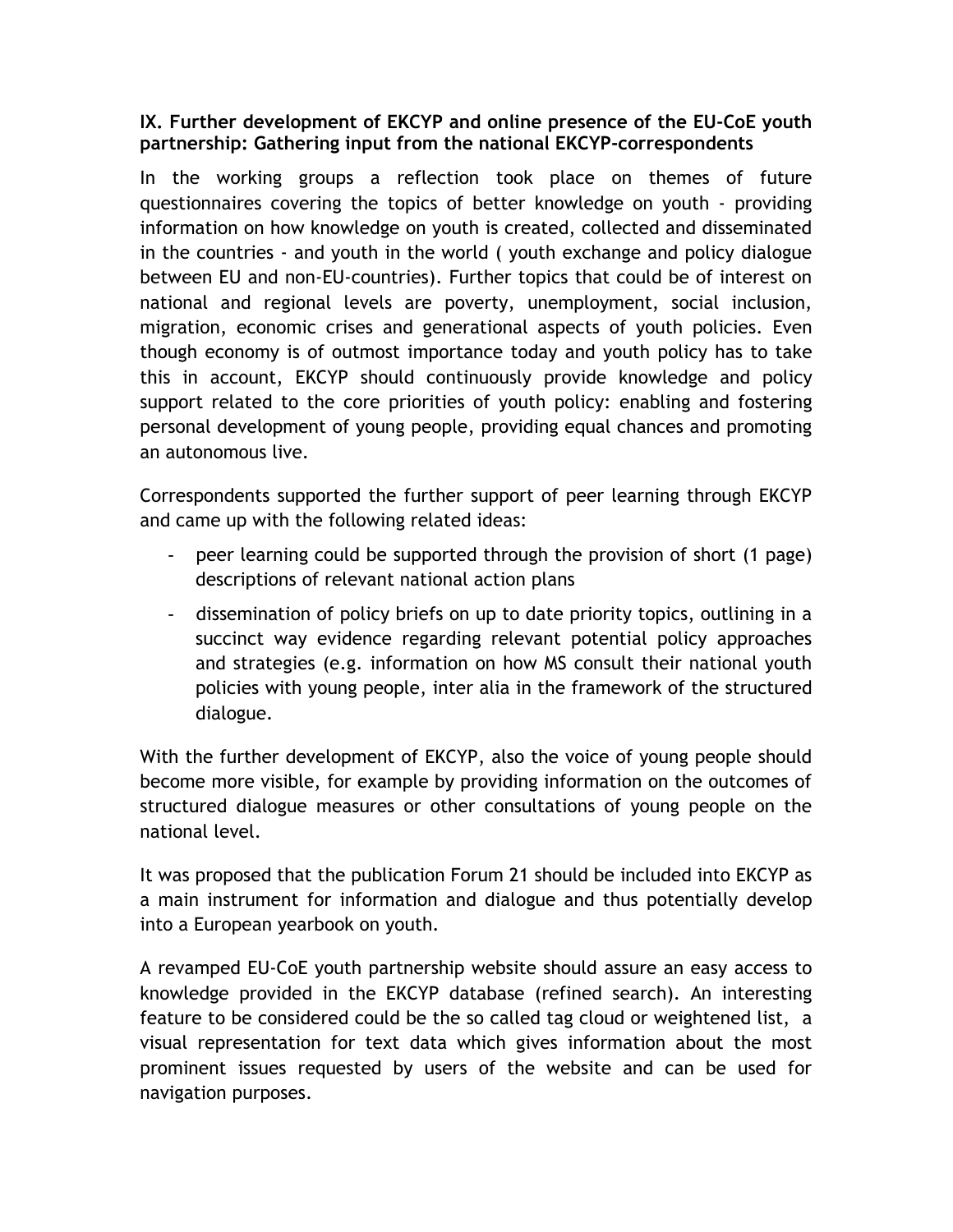Annex 1

# **Youth Partnership**

Partnership between the European Commission and the Council of Europe in the field of youth



# *European Knowledge Centre for*

# *Youth policy*

*Correspondents*

**7 TH ANNUAL MEETING** *Bureau International Jeunesse Brussels 20th - 21th October 2011*

**PROGRAMME**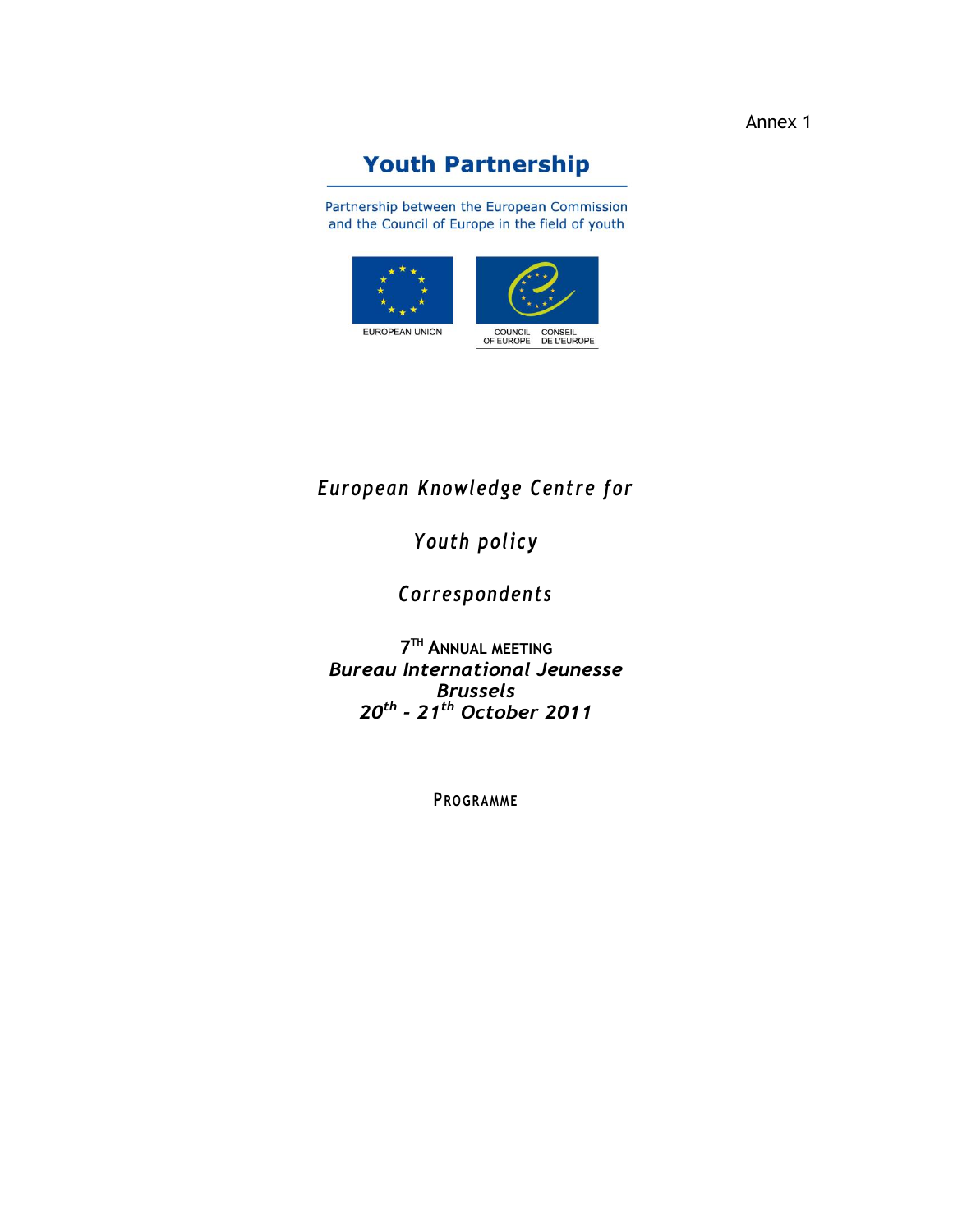# **Thursday, 20th of October**

**09.00 Opening of the meeting by Hanjo Schild** *(EU-CoE youth partnership)* **and Finn Denstad** *(European Commission)***.**

**09.15 Tour de table (correspondents' background, state of play of their provision of knowledge to the EKCYP, issues for discussion)** 

**10.30 Coffee/tea break** 

**11.00 Tour de table continued (correspondents' background, state of play of their provision of knowledge to the EKCYP, issues for discussion)** 

**11:15 Updates from the two institutions on recent developments in the field of better knowledge of youth.** Presentation and questions

**12:00 Recent information on EKCYP and ideas for an enhanced EKCYP supporting the knowledge transfer between research, policy and practice (follow up of the consultation meeting with MS in spring)** (*EU-CoE youth partnership team***)** Presentation and discussion

**12.45 Lunch**

**14.00 Information on the upcoming European youth report 2012 (Finn Denstad, EACEA) and on the related analysis of EKCYP information templates on volunteering and participation** (*Philipp Boetzelen, EU-CoE youth partnership and Manfred Zentner, Austrian EKCYP-correspo*n*dent)* Presentation and discussion

**16:00 Coffe break**

**16:30 Tools for conncecting EKCYP-correspondents: Presentation of the EU-CoE youth-partnership platform on NING.**  Presentation and discussion

**17:15 Question and answer session for new correspondents**

**19.30 Dinner out**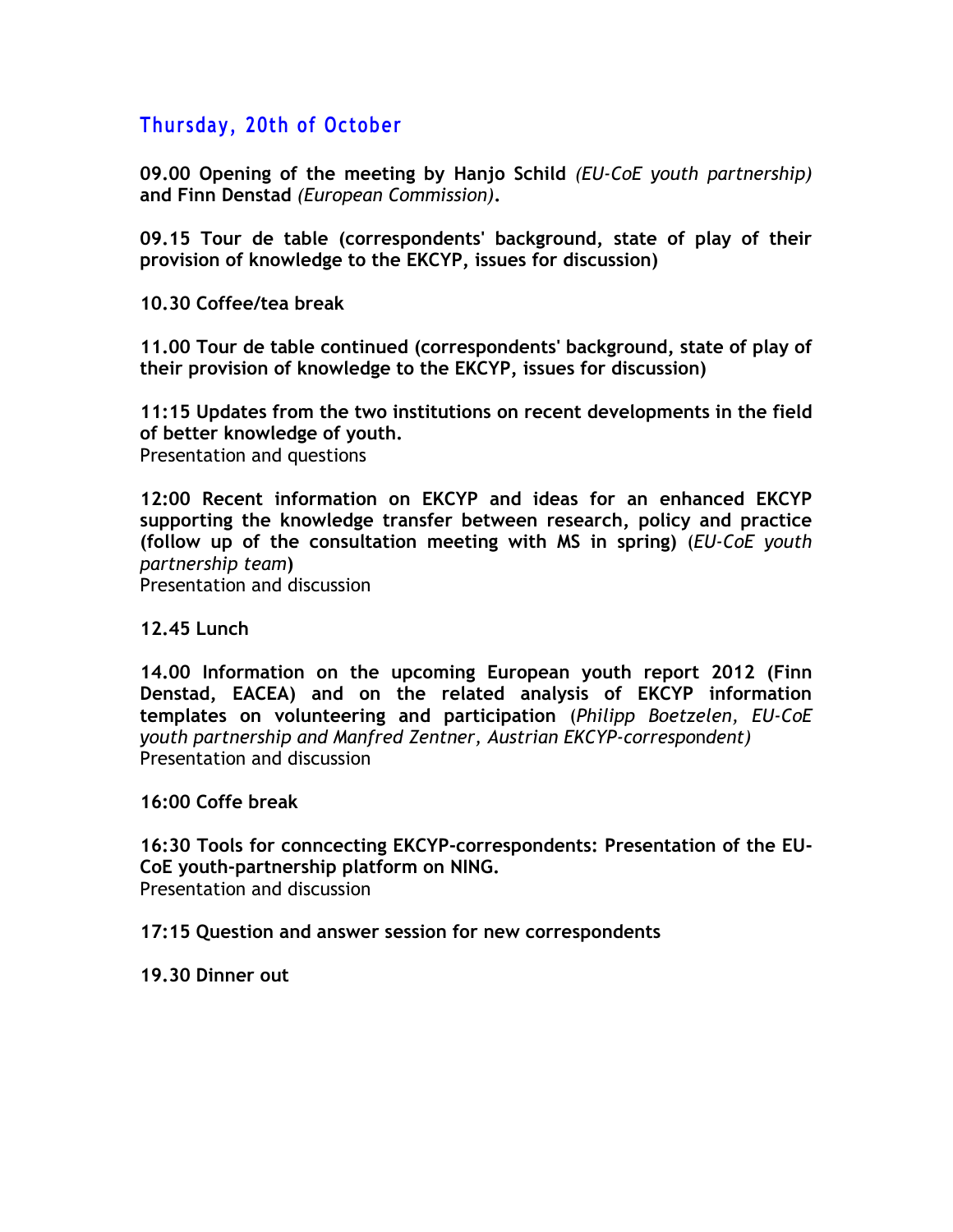# **Friday, 21st of October**

**09.00 Initiative for a regional youth centre in EECA** (*EU-CoE youth partnership team and external expert*) Presentation and discussion

**09:45 Input from correspondents on developments on the national level (optional)**

**10.15 Towards a new online presence of EKCYP and the EU-CoE youth partnership: Gathering input from the national EKCYP-correspondents** working groups

Coffee/tea break

**11.00 Report from each of the working groups** Presentation and discussion

**12.30 Conclusions and closing of the meeting**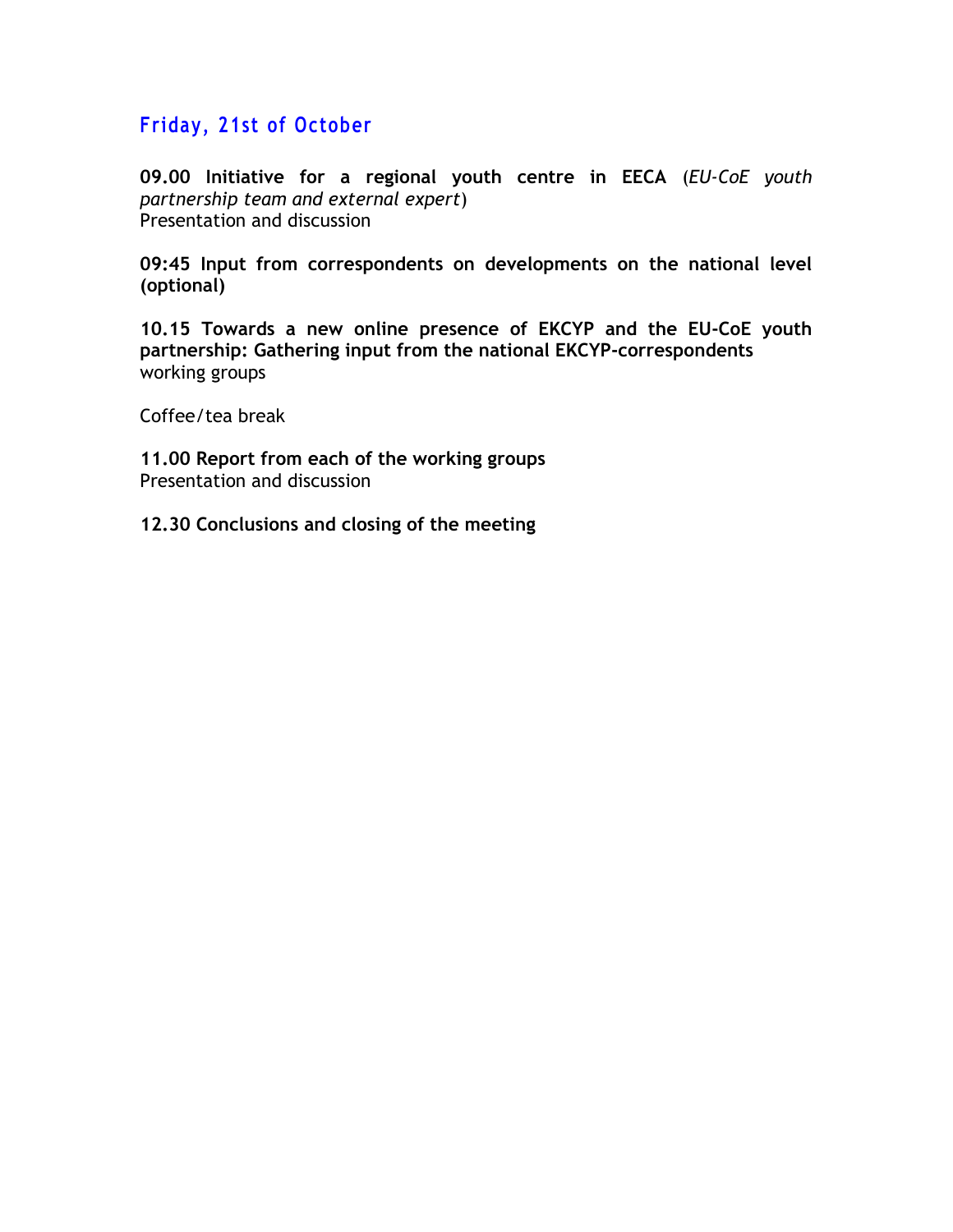# **Youth Partnership**

Partnership between the European Commission and the Council of Europe in the field of youth



# **EKCYP CORRESPONDENTS MEETING**

# **LIST OF PARTICIPANTS**

 $20^{th}$  October 2010 at 9:00am  $-21^{st}$  October 2010 at 12:30am Bureau International de Jeunesse 18, rue du Commerce **Brussels**

#### *AUSTRIA* **Mr. Manfred ZENTNER**

Institut für Jugendkulturforschung und Kulturvermittlung Alserbachstraße 18 1090 Vienna [mzentner-at-jugendkultur.at](mailto:mzentner@jugendkultur.at)

# *CYPRUS*

**Ms Anna LOIZOU** Youth Officer Youth Board of Cyprus P.O. Box: 20282 2150 Nicosia [lanna-at-youthboard.org.cy](mailto:lanna@youthboard.org.cy)

#### *FINLAND*

#### **Mr. Kari PAAKKUNAINEN**

The Finnish Youth Research Network Political science University of Helsinki Box 54 (Unionkatu 37) 00014 FINLAND [kari.paakkunainen-at-helsinki.fi](mailto:kari.paakkunainen@helsinki.fi)

*BELGIUM (French community)* **Mr. Michel**  Coordinateur a. i. Observatoire de l'Enfance, de la Jeunesse et de l'Aide à la Jeunesse Rue d'Ougrée 65 4031 Angleur [michel.vandekeere-at-gmail.com](mailto:michel.vandekeere@gmail.comMichel.vandekeere@cfwb.be)

#### *ESTONIA* **Mr. Marti TARU**  Tallinn University Uus-Sadama 5 U-605 10120 Tallinn [marti.taru-at-gmail.com](mailto:marti@iiss.ee)

# *FRANCE*

# **Ms Solange FOURCOUX**

Mission coopération européenne et internationale jeunesse vie associative Direction de la jeunesse, de l'Education populaire et de la vie associative 95, avenue de France 75650 PARIS CEDEX 13 [solange.fourcoux-at-jeunesse-sports.gouv.fr](mailto:solange.fourcoux@jeunesse-sports.gouv.fr)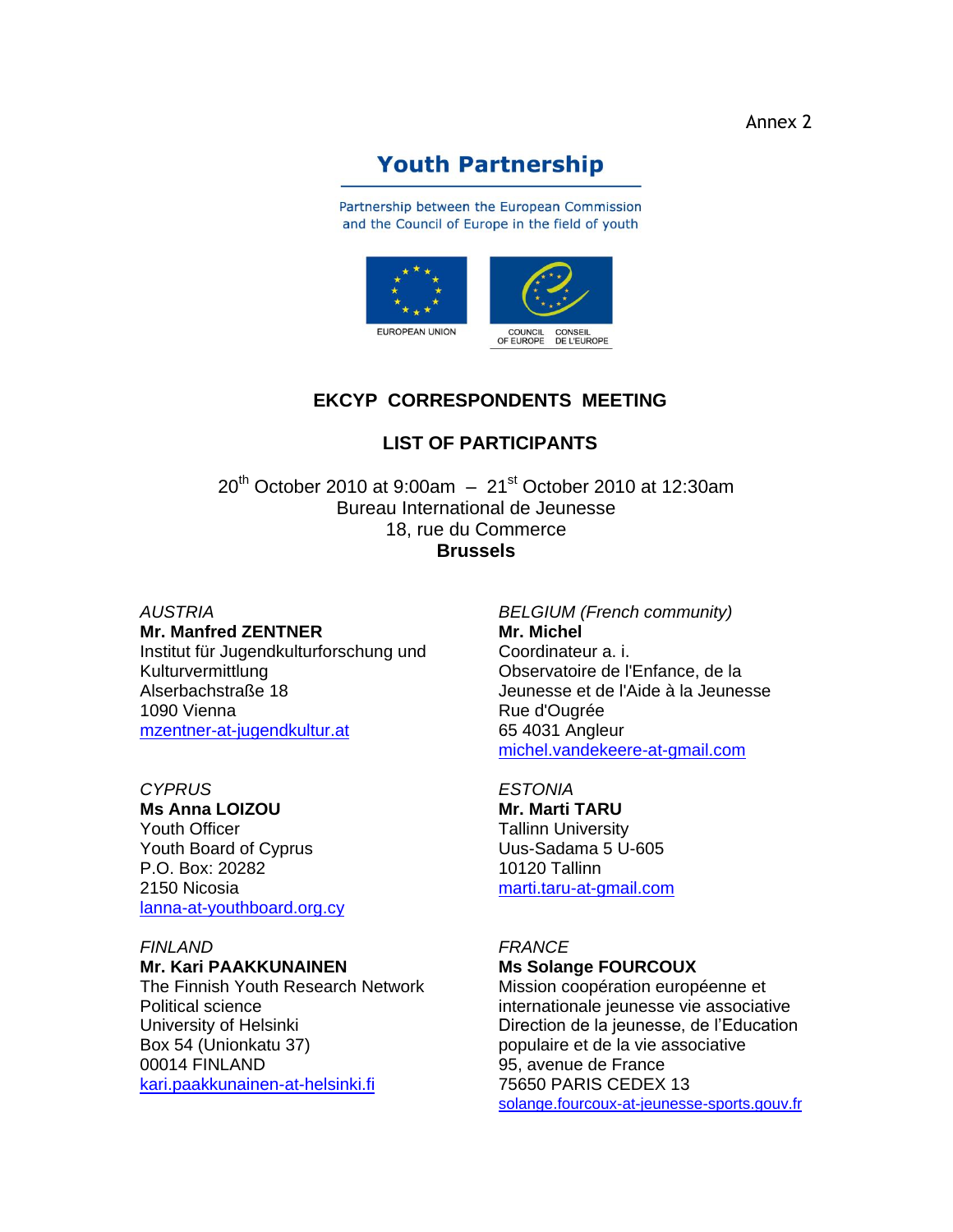# *GEORGIA*

#### **Ms Ana SABAKHTARISHVILI**

Ministry of Sports and Youth Affairs 76 b Vazha Pshavela Street Tbilisi asabakhtarishvili-at-cync.ge

# *HUNGARY*

**Mr Andras DERI** National Institute for Family and Social **Policy** Tuzer U 33-35 Budapest 1134 [Deriand86-at-gmail.com](mailto:Deriand86@gmail.com)

# *LITHUANIA* **Ms Valda KARNICKAITE**

Department of Youth Affairs under the Ministry of Social Security and Labour of Republic of Lithuania Fabijoniskiu 2-153 07109 Vilnius [valda.karnickaite-at-jrd.lt](mailto:valda.karnickaite@jrd.lt)

# *MALTA*

**Ms Miriam TEUMA**  Parliamentary Secretariat for Youth & Sport Casa Leoni – St Joseph High Road miriam.teuma-at-gov.mt

#### *NETHERLANDS* **Ms Pink HILVERDINK**  The Netherlands Youth Institute/NJi P.O. Box 19221 3501 DE Utrecht [P.Hilverdink-at-nji.nl](mailto:P.Hilverdink@nji.nl)

# *POLAND*

# **Ms Aleksandra KARLINSKA**

Ministry of National Education Youth and Non-Governmental Organizations Department al. J.Ch. Szucha 25 00-918 Warszawa [Aleksandra.Karlinska-at-men.gov.pl](mailto:Aleksandra.Karlinska@men.gov.pl)

#### *GERMANY*

#### **Ms Kerstin WONDRATSCHEK**

IJAB – International Youth Service of the Federal Republic of Germany Godesberger Allee 142-148 53175 Bonn [wondratschek-at-ijab.de](mailto:wondratschek@ijab.de)

#### *IRELAND*

**Mr. Maurice DEVLIN**  Centre for Youth Research and Development National University of Ireland, Maynooth Country Kildare [maurice.devlin-at-nuim.ie](mailto:maurice.devlin@nuim.ie)

# *LUXEMBOURG*

**Ms Marianne MILMEISTER**  Université du Luxembourg Centre d'études sur la situation des jeunes (CESIJE) BP 2 L-7201 Walferdange [marianne.milmeister-at-uni.lu](mailto:marianne.milmeister@uni.lu)

# *MALTA*

**Mr. Jason ZAMMIT**  Aġenzija Żgħażagħ Annex to Casa Leoni St Joseph High Road-Sta Venera [jason.a.zammit-at-gov.mt](mailto:jason.a.zammit@gov.mt)

# *NORWAY*

**Ms Lihong HUANG**  NOVA – Norwegian Social Research Postbox 3223 Elisenberg 0208 Oslo [lihong.huang-at-nova.no](mailto:lihong.huang@nova.no)

# *ROMANIA*

**Mr. Sorin MITULESCU**  Institute of Educational Sciences Lumina University of Bucharest Stirbei Voda 37, sect 6 **Bucharest** [sorin\\_mit-at-yahoo.com](mailto:sorin_mit@yahoo.com)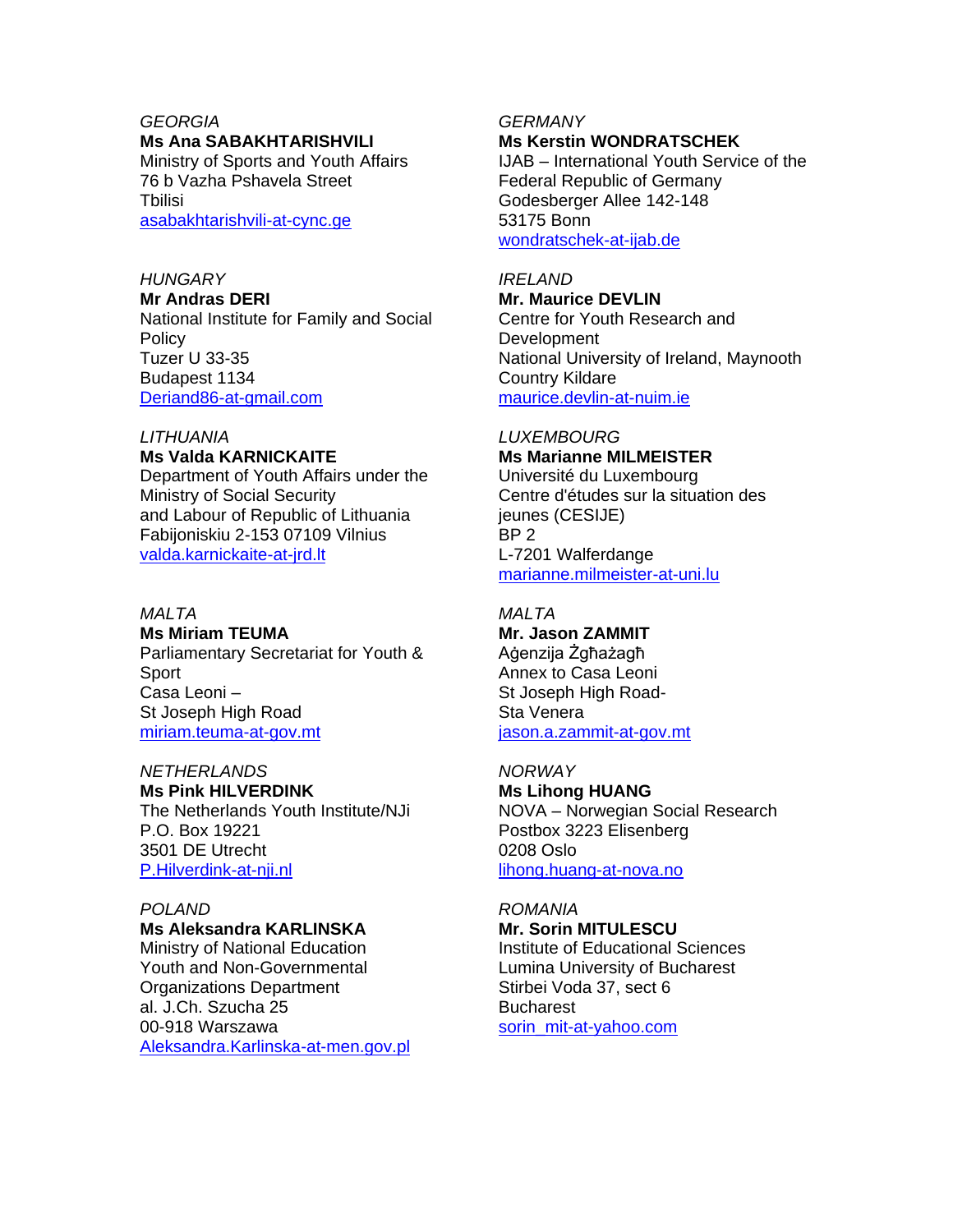# *RUSSIAN FEDERATION*

**Ms Olga PERFILYEVA**  Centre for International Comparative Studies of the IORI HSE (International Organisations Research Institute - Higher School of Economics) 20, Myasnitskaya street 101000, Moscow [perfilieva-at-hse.ru; justeen-at-rambler.ru](mailto:perfilieva@hse.ru;%20justeen@rambler.ru)

# *SERBIA*

#### **Ms Tamara NIKOLIC**

Ministry for Youth and Sports Palace of Serbia, east wing Boulevard Mihaila Pupina 2 11 000 Belgrade [tamara.nikolic76-at-gmail.com](mailto:tamara.nikolic76@gmail.com ;%20tamara.nikolic@mos.gov.rs) ; [tamara.nikolic-at-mos.gov.rs](mailto:tamara.nikolic76@gmail.com ;%20tamara.nikolic@mos.gov.rs)

#### *SLOVENIA*

**Ms Barbara ZUPAN** Senior advisor Ministry of education and sport Office of RS for Youth Masarykova 16 1000 Ljubljana [barbarazupan-at-gov.si](mailto:barbarazupan@gov.si)

#### *SWEDEN*

**Ms Idah KLINT**  The Swedish National Board for Youth Affairs Box 17 801 118 94 STOCKHOLM [idah.klint@ungdomsstyrelsen.se](mailto:idah.klint@ungdomsstyrelsen.se)

#### *TURKEY*

**Ms Tulin SENER**  Ankara University, Faculty of Educational **Sciences** Department of Psychological Services in **Education** 06590 Ankara tulinsener72@yahoo.com

*SAN MARINO* **Ms Loretta FELICI**  Via Cà dei Lunghi, 64 47893 Borgo Maggiore [loretta.felici-at-gmail.com](mailto:loretta.felici@gmail.com)

## *SLOVAK REPUBLIC* **Ms Jana MIHALIKOVA**  IUVENTA - Slovak Youth Institute Budkova 2 811 04 Bratislava 1 [jana.mihalikova-at-iuventa.sk](mailto:jana.mihalikova@iuventa.sk)

## *SPAIN*

**Mr. Bruno DEL MAZO DE UNAMUNO**  Instituto de la Juventud C/ José Ortega y Gasset 71 28006 Madrid [delmazoub-at-injuve.es](mailto:delmazoub@injuve.es)

#### *THE FORMER YUGOSLAV REPUBLIC OF MACEDONIA* **Mr. Aleksandar KIRKOVSKI**  YCS YMCA Sava Kovacevich 47/3-18 1000 Skopje [akirkovski@yahoo.com](mailto:akirkovski@yahoo.com)

# *UKRAINE*

**Ms Anna PIKHOTA** Kharkivska street, 172a, #47 02091,Kyiv Ukraine anna.pikhota@gmail.com